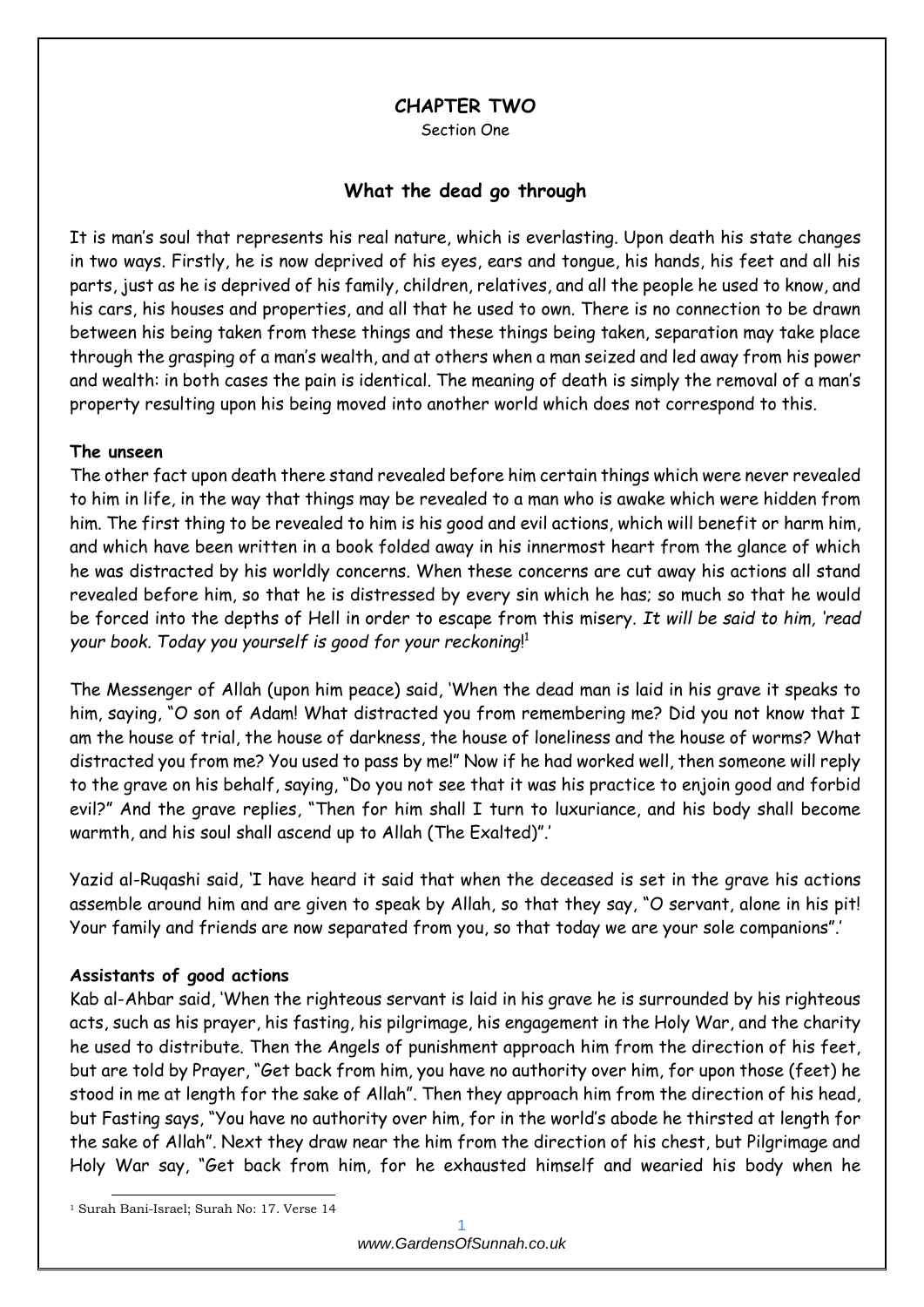accomplished the Pilgrimage and the Holy War for the sake of Allah; no authority do you have over him." Then they approach him from the direction of his hands, but charity says, "Back! Retreat from my master, for how many an act of charity issued from those two hands to fall into the hand of Allah (The Exalted), while he acted only for His sake; no authority, therefore, do you have over him". Then he shall be told, "Rejoice! Good you have been in life and death!" Next, the Angels of mercy come, and spread a Heavenly cloth and resting-place out for him, and his grave is widened around him for as far as his eye can see. A candle is brought from Paradise, and from it he has light until Allah resurrects him from his grave.'

Abd Allah ibn Ubayd ibn Umayr said, 'I have heard it said that The Messenger of Allah (upon him peace) once declared, "The dead man sits up and hears the footsteps of those that are present at his funeral, but none addresses him save his grave, which says, 'O son of Adam! Did you not fear me and my narrowness, and my corruption, terrors and worms? What have you prepared for me?'"'<sup>2</sup>

Respected Brother/sister! This is our final resting place. What will our situation be? Will the grave be a place of bliss or a place of blaze? Do we obey the commands of Allah to be rewarded with bliss or d o we miss our Salaah, don't Fast nor bother with Pilgrimage or giving Charity and backbite, thinking bad of others, jealous of someone's property or car to deserve blaze in the grave? May we begin to make effort today and change ourselves for our own sake so our final destination is a place of bliss and if that means leaving the company of a close friend then be that as the friend will not assist you in the grave, you are on your own with the Angels that question!

# **Poetry by Shaykh Ahmad Raza Khan**

Ahle Amal Ko Unke Amal Kaam Ayege Mera Hai Koun Tere Siwa Aah! Lai Kabar<sup>3</sup>

The people of deeds will have their deeds to assist them Who is there for me except you, Oh! Pay a visit

The Shaykh is being humble saying that I have no deeds but depends on the Prophet to help him.

Ya Ilahi Ghore Tira Ki Jab Aye Sakht Raat Unke Pyare Muh Ki Subh Ja Fiza Ka Saat Ho

O my Lord! When the difficult night of the darkness in the grave comes May the morning, wonderful breeze from his loving mouth be with me

The Shaykh is meditating and supplicates to Allah that may he have the protection of the Prophet, upon him peace, in the darkness of the grave.

Have you ever been given the answers before entering the examination room? However, we have not been only given the answers but the questions too, but the questioning is at that time difficult. The questioning is discussed in the next section, so read on!

<sup>3</sup> Hidayak-e-Bakhshish; P37

-

<sup>2</sup> Ibn al-Mubarak. Ibn Abi'l Dunya.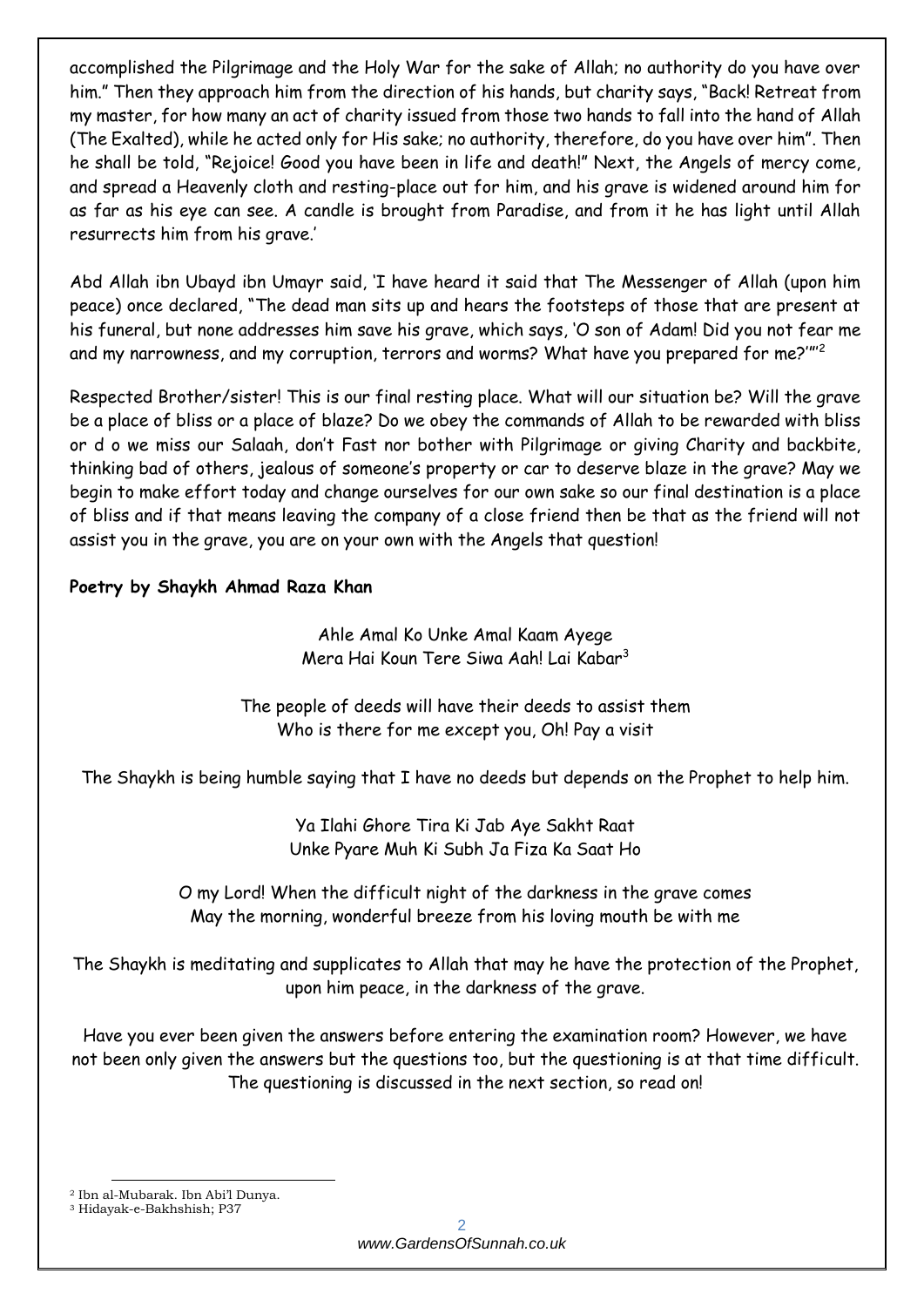#### **Section Two**

#### **The Questioning Of Munkar And Nakir**

#### **The state of an un-believer**

Al-Bara ibn Azib said, 'I once went forth with The Messenger of Allah (upon him peace) to attend the funeral of one of the Ansars (Helpers). The Messenger of Allah (upon him peace) sat down by the grave and bowed his head, saying three times, "O Allah! I seek refuge with You from the punishment of the grave." Then he said, "When the believer travels in the Afterlife, Allah dispatches unto him angels whose faces are like the sun, who bear his shrouds and his perfume with them. Then they sit down around him for as far as his eye can see, so that when his soul comes every angel who is between Paradise and earth, and every angel who exist in Paradise, prays for him. Then the gates of Paradise are opened before him, all of which would accept his soul to enter through it. When his soul has ascended it is said, 'O Allah! Your servant So-and-so!' But He says, 'Return him, and expose to him the honour which I have made ready for him, for this I promised him: *We created you from the earth, and into the same We shall bring you back*…'<sup>4</sup> And he hears the footfall of their sandals as they turn and depart.

'"Then it is said, 'O man! Who is your Lord? What is your religion? Who is your prophet?' and he shall answer accordingly: 'My Lord is Allah, My religion is Islam, and My prophet is Muhammad (upon him peace).' Then the angels take to task him strongly in the last trial to which the dead man is submitted, but when he has uttered these words a voice calls out, saying, 'You have answered correctly!' At this, there approaches one who is beautiful in appearance, sweet-smelling and dressed in best clothes, who declares, 'Rejoice at the mercy which is come to you from your Lord, and at gardens in which there is enjoyment everlasting'. 'May Allah give you good tidings!' he replies. 'Who are you?' 'I am your righteous deeds,' he says. 'By Allah, I have known that you were quick to obey Allah and slow to disobey Him; therefore may Allah reward you well.' Then a voice calls out for furnishings from Paradise to be set out for him and for one its gates to be opened before him. And when this is done, he cries, 'O Allah! Hurry on the Hour that I may return to my kinsmen and to my property!'"

#### **The state of an unbeliever**

'And (the Prophet continued, and) said, "As for the unbeliever, when he travels into the afterlife and is cut off from this world, there descends to him Angels strong wearing garments of fire and mailcoats of tar, who weighed down him on every side until, when his soul appears, he is cursed by every angel between Paradise and earth, and every angel that exists in Paradise. The gates of Paradise are locked shut, for there is not a single one of them that would not bear his entry by it. And when his soul ascends it is cast back, as it is declared, 'O Allah! Your servant So-and-so, whom neither Paradise nor earth will accept!' And He says, 'Return him, and show him horror I have prepared for him, even as I promised: *We created you from the earth, and into the same We shall bring you back*…' And he hears the footfall of their sandals as they turn and depart.

'"Then it is said, 'O man! Who is your Lord? What is your religion? And who is your prophet?' but he says, 'I know not.' 'You know not!' it is said, and he is approached by one of evil appearances, corrupt-smelling and meanly clothed, who says, 'Receive the tidings of Allah's wrath, and of a painful and abiding torment!' 'Allah gives you evil tidings!' he says, 'Who are you?' 'I am your bad deeds,' he makes reply. 'By Allah, you were quick to disobey Him and slow in giving Him you obedience; therefore may Allah reward you with ill.' 'And you,' he replies, 'may Allah reward you with ill also!' Then he is

-

<sup>4</sup> Surah Ta-Ha; Surah No: 20. Verse: 55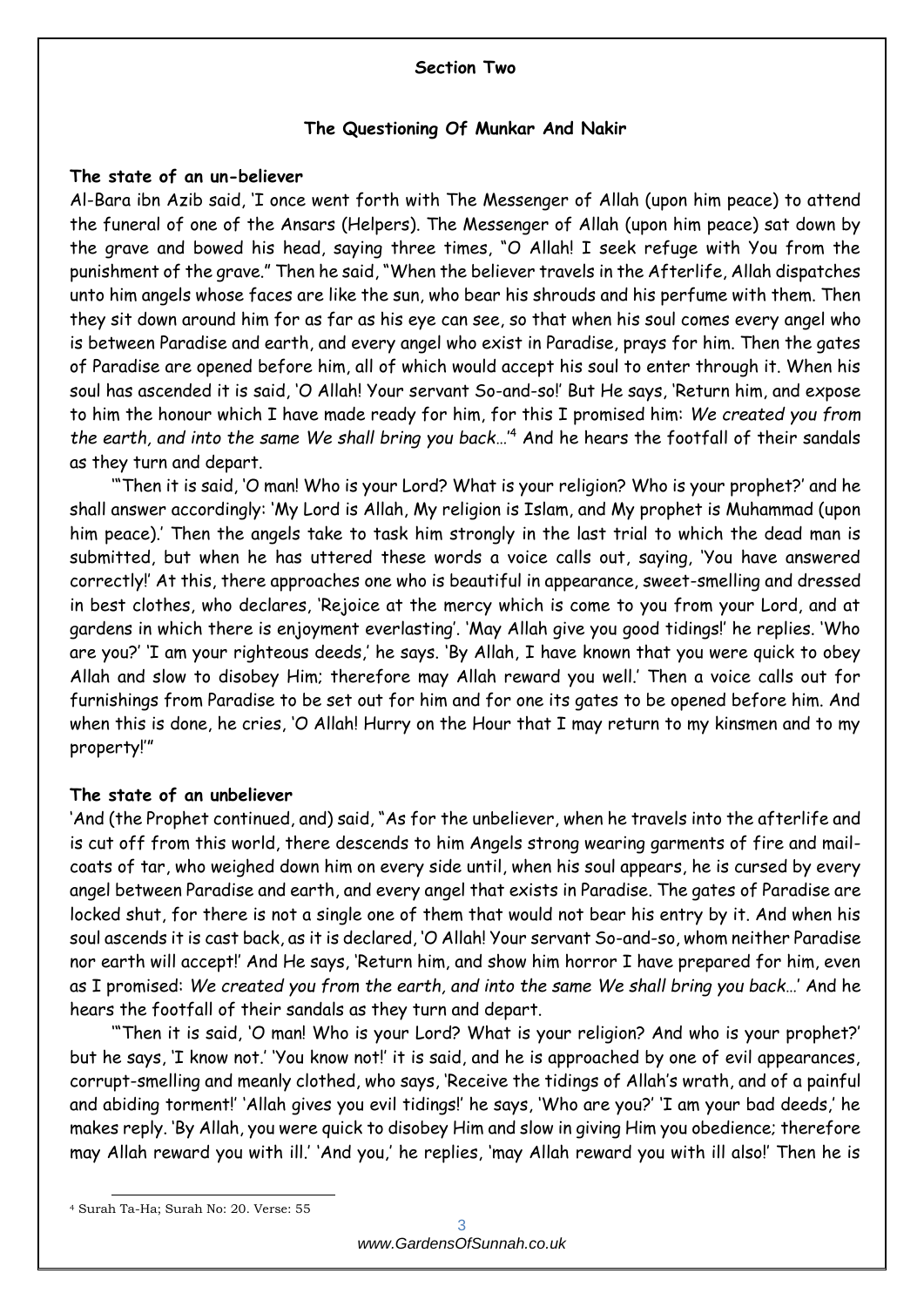seized by one who is deaf, dumb and blind, who bears a rod of iron which, were men and jinn all to combine to carry it they could not, and which would slash into dust any mountain struck with it. With it he strikes him a blow which turns him to dust, after which his soul is restored, and he strikes him another blow between the eyes which is heard by every resident upon the earth, saving only men and jinn. Then a voice calls for two slabs from Hell to be set down for him by way of furnishings, and for one of the gates of Hell to be opened before him, and this is done".'<sup>5</sup>

### **Blaze or Bliss?**

Abu Hurayra said, 'The Prophet, upon him peace, has said, "The believer in his grave is in a flourishing garden. For his sake his grave is widened by seventy cubits, and he shines with light until he becomes as the full moon. The unbeliever's punishment in his grave," he said. "Ninety-nine dragons are let loose against him. Do you know what a dragon is? It is formed of ninety-nine serpents each of which has seven heads, which attack and savage him, and blow into his body until the Day of Resurrection."'<sup>6</sup>

Respected Brother/Sister! If we spend our life obeying the commands of Allah we will have a better chance of answering the question than if we do not obey Allah and his Messenger (upon him peace). How will we answer the three questions if we do not know who Allah is, by this I mean recognising Him by offering the five daily Salaah. How can we say we recognise Allah when we do not fear Him, how can we recognise what Islam is if we do not know how a Muslim should follow his religion and be a good Muslim, how can a person know the Prophet if we did not read about his life and did not know his Sunnah. Then how will we answer the questions if we practiced Islam when we got time and felt like it? We need to understand our religion as best as possible by learning the knowledge of the Deen.

### **Poetry by Shaykh Ahmad Raza Khan**

Nakiren Karte He Tazeem Meri Fida Hoka Ke Tujpar Ye Izzat Mili He<sup>7</sup>

The two angels $8$  who question in the grave give me respect Devotion in You is why this respect to me is given

> Mujrim Ko Na Sharmawo Ahbaab Kafan Dakdo Muh Dek-Ke Kya Hoga Parde Me Bala'i He<sup>9</sup>

Don't put to shame the sinner friends! Cover the deceased's face What gain is there from seeing the face, success is in the veil The punishment in the grave is a fact, and denying this is misguidance. The next section talks about the punishment in the grave, so read on!

1 <sup>5</sup> Hakim. Bayhaqi, Ithbat.

<sup>6</sup> Al-Hakim al-Tirmidhi. Ibn Hibban

<sup>7</sup> Hidayak-e-Bakhshish; p117

<sup>8</sup> Munkar and Nakir

<sup>9</sup> Hidayak-e-Bakhshish; p122